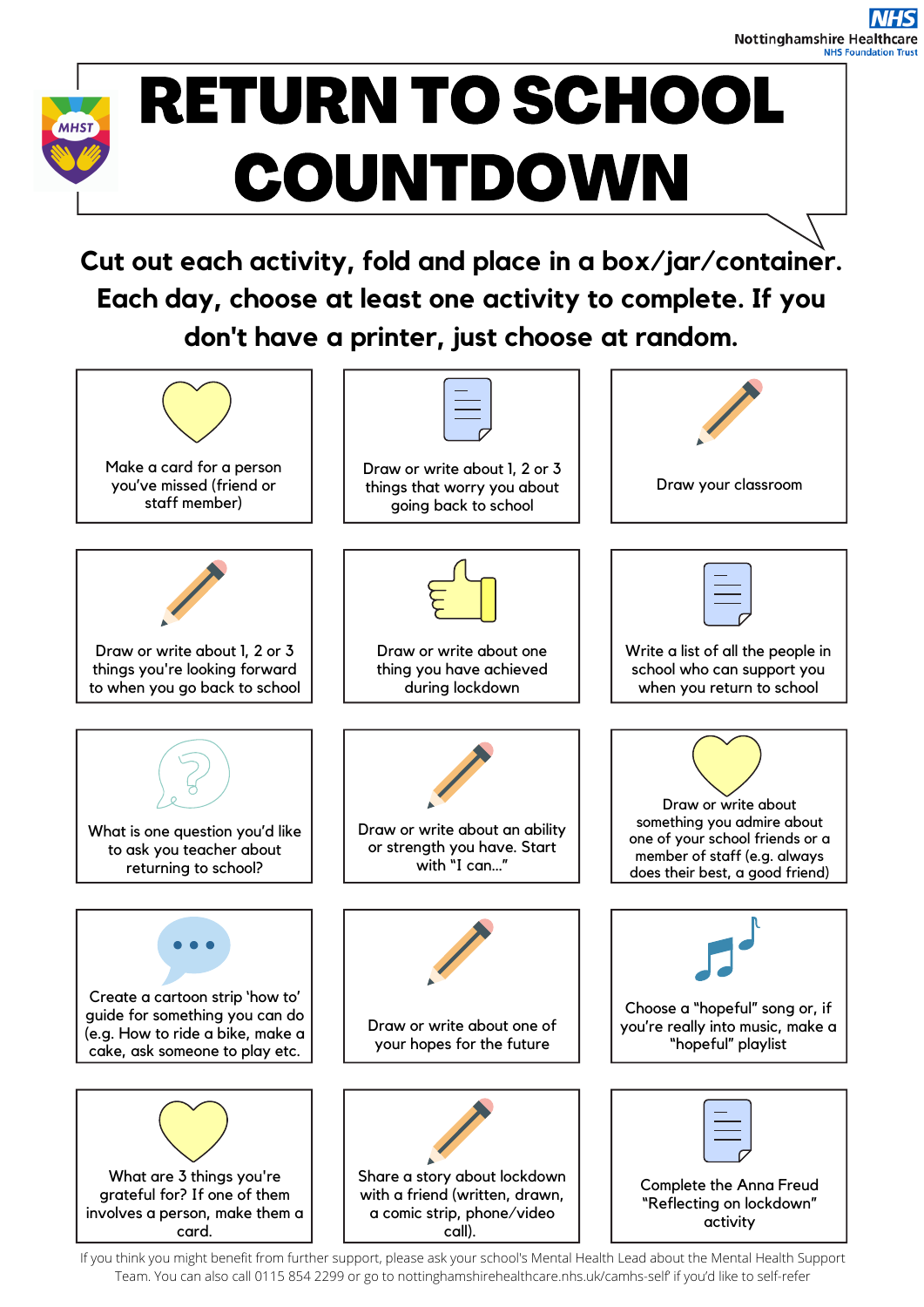

# RETURN TO SCHOOL COUNTDOWN



**These are the things you can do together each day to help improve your return to school**

- Listen to relaxing music or sleep stories
- Make sure you're cosy but not too warm
- Remove clocks from the room or turn them to face the wall
- 
- Try to go to bed at the same time every night; this helps your body to get into a routine
- Follow a bedtime routine that is calming, such as taking a warm bath or reading
- Keep a "worry list" by your bed. If you think of any worries, write them down and save them for tomorrow
- Relaxation exercises, such as light yoga stretches, help to relax the muscles. Do not exercise vigorously, as it will have the opposite effect!
- Use your bed just for sleeping not doing homework, reading or playing games
- Don't watch scary TV shows or movies close to bedtime because these can sometimes make it hard to fall asleep
- Avoid using smartphones, tablets or other electronic devices for an hour or so before you go to bed



### Top 10 bedtime tips



If you think you might benefit from further support, please ask your school's Mental Health Lead about the Mental Health Support Team. You can also call 0115 854 2299 or go to nottinghamshirehealthcare.nhs.uk/camhs-self' if you'd like to self-refer